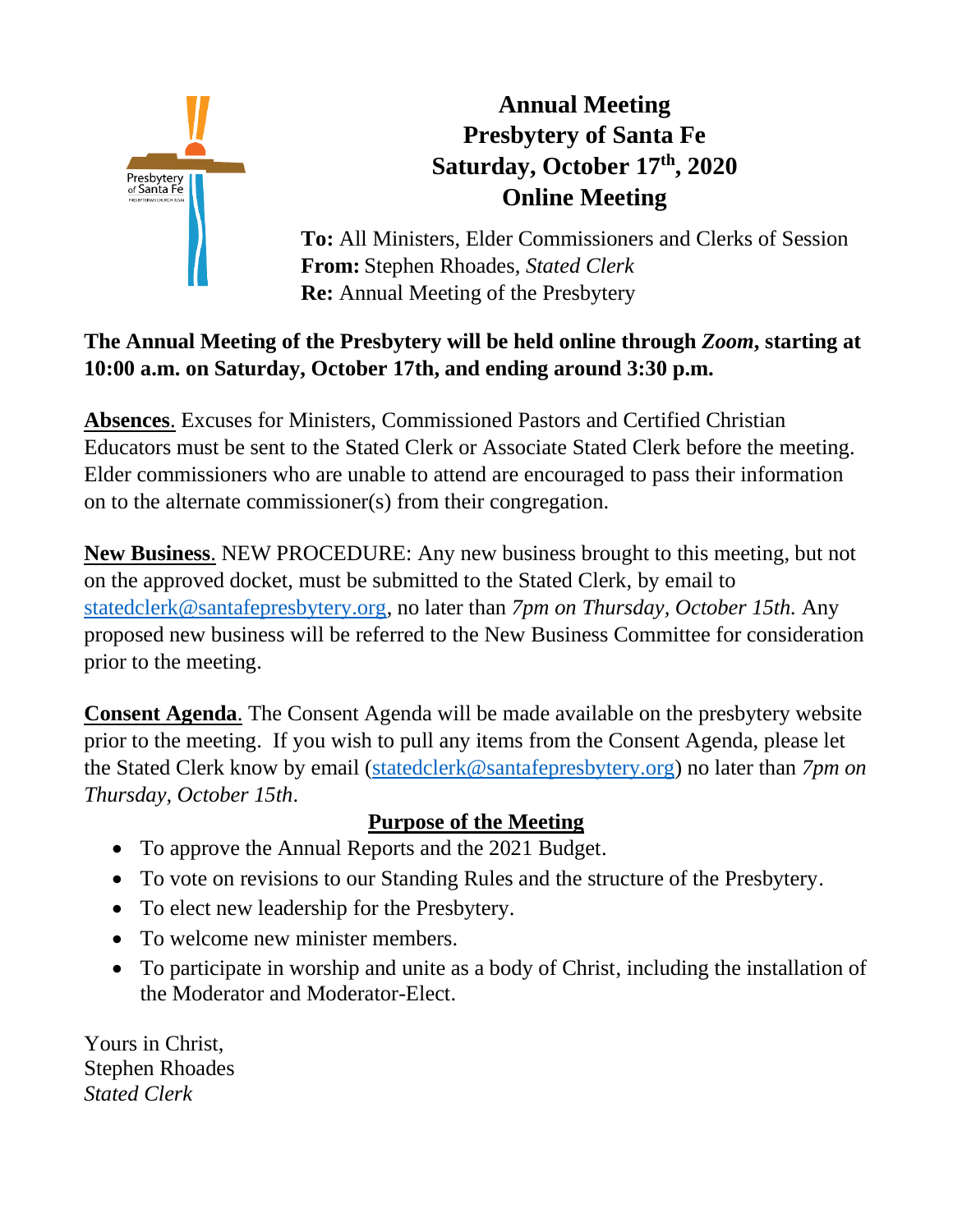## **PRESBYTERY OF SANTA FE PRESBYTERY MEETING INFORMATION AND REGISTRATION Saturday, October 17, 2020**

## *REGISTRATION DEADLINE IS October 14 TH*

#### **Registration**

Register in advance for this meeting by clicking on the link: <https://zoom.us/meeting/register/tJcqdeyqrT8qGtA5w8yUHk3KZEpEy89ga8fK> After registering, you will receive a confirmation email containing information about joining the meeting.

### **Docket, Reports, Requested Actions and other Papers for the Meeting**

Reports for the meeting will be posted on the Presbytery website by October 13th. The *draft* docket is attached to this document. The final docket will be posted before the meeting.

#### **Zoom Help/Procedures**

Special Procedures for the meeting are attached to this document. If you are unfamiliar with Zoom, you are encouraged to contact Tiffany at 505-688-5182 prior to the meeting. Tiffany can setup an opportunity to test your equipment and give technology assistance.

#### **New Commissioner Orientation**

New Commissioners (as well as experienced commissioners) are encouraged to attend a new commissioner orientation that will be held on Saturday at 9:30 a.m. through the same Zoom link as the Stated Meeting. If you are a new commissioner of a church, please indicate so during registration.

#### **Lunch and Breaks**

There will be a lunch break around noon, as well as other breaks after points of business.

#### **Communion**

Communion will be served during the worship service. You are invited to prepare your own common food elements for communion.

#### **Questions?**

You can reach me at [statedclerk@santafepresbytery.org](mailto:statedclerk@santafepresbytery.org) or 505-235-1551. Questions can also be directed to Tiffany Lo-Finch at [admin@santafepresbytery.org](mailto:admin@santafepresbytery.org) or 505-688-5182. **We all look forward to seeing you at this important meeting of our Presbytery.**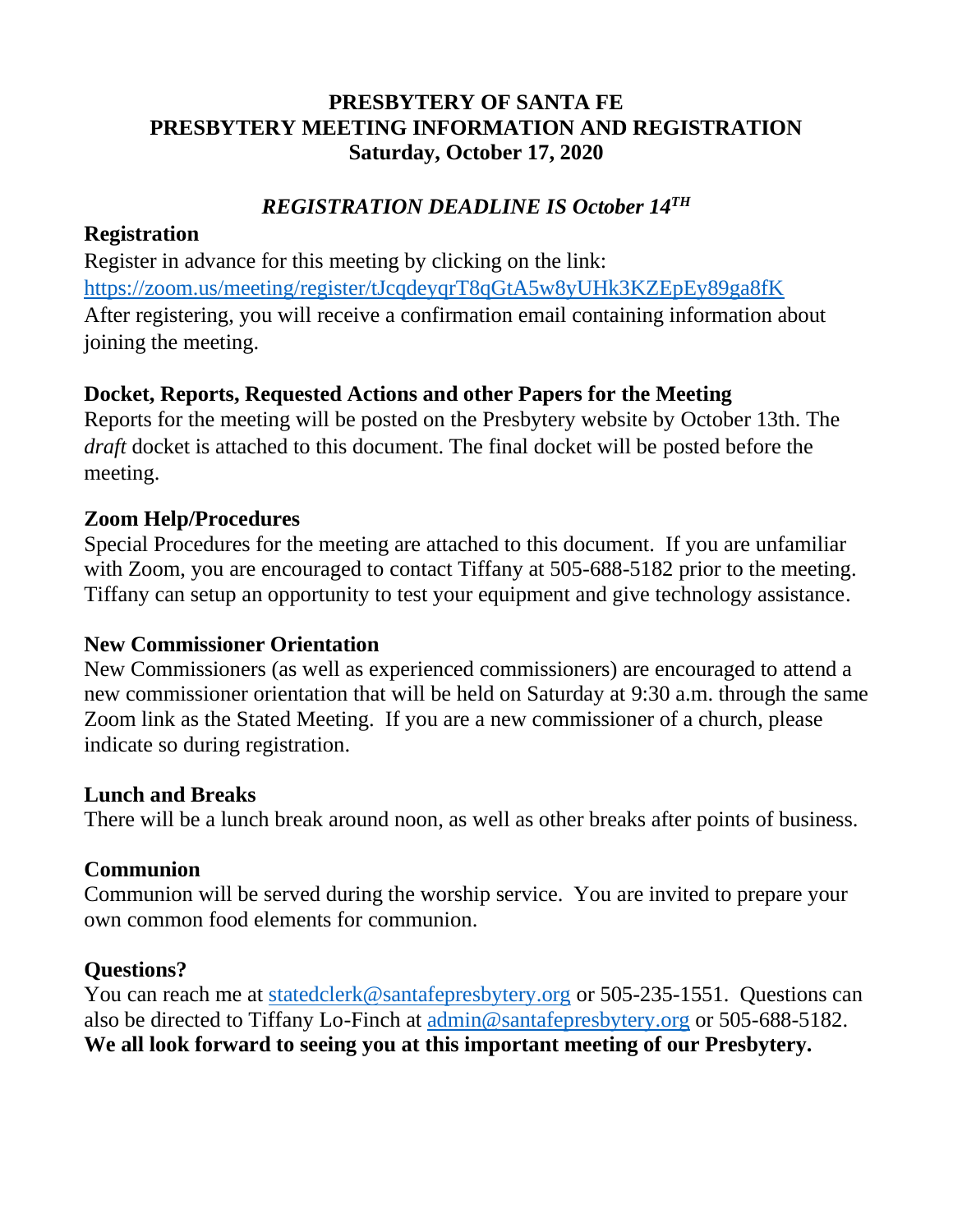## *DRAFT* **DOCKET Annual Presbytery Meeting**

#### **Presbytery of Santa Fe Virtual Meeting through Zoom Saturday, October 17, 2020**

| 9:00 AM  | New Business Committee (if needed)                                                   |                     |
|----------|--------------------------------------------------------------------------------------|---------------------|
| 9:30 AM  | New Commissioner Orientation -Breakout Room                                          | Stephen Rhoades,    |
|          |                                                                                      | <b>Stated Clerk</b> |
| 10:00 AM | Call to Order/ Convene with Prayer                                                   | Seth Finch,         |
|          | Acknowledgement of Whose Land We Are On                                              | Moderator           |
|          | Declaration of Quorum                                                                | Stephen Rhoades     |
|          | Nature, Scope and Legality of Virtual Meeting                                        | Stephen Rhoades     |
|          | Suspension of Certain Bylaws and Standing                                            |                     |
|          | Rules by CT                                                                          |                     |
|          | Future Ratification of Actions Taken                                                 |                     |
|          | Approval of Docket $(#1)$ and Rules of Decorum                                       |                     |
|          | (#1a)                                                                                |                     |
|          |                                                                                      |                     |
|          | <b>Action:</b> That the Presbytery adopt the docket for                              |                     |
|          | this meeting, as submitted/as amended, subject to                                    |                     |
|          | adjustment as may be necessary and at the<br>discretion of the Presbytery Moderator. |                     |
|          |                                                                                      |                     |
|          | Action: That the Presbytery adopt the Rules of                                       |                     |
|          | Decorum $(#1a)$ , as attached to and made a part of                                  |                     |
|          | this proposed docket.                                                                |                     |
|          | <b>Welcome and Announcements</b>                                                     |                     |
|          | Introduction of Corresponding Members/Partners in                                    |                     |
|          | Ministry                                                                             |                     |
|          | <b>Ghost Ranch</b>                                                                   |                     |
|          | Presbyterian Investment & Loan Program<br>$\bullet$                                  | Mickie Choi         |
|          |                                                                                      |                     |
|          | Seating of Corresponding Members                                                     |                     |
|          | Action: That the Presbytery seat the following                                       |                     |
|          | corresponding members, with voice but without                                        |                     |
|          | vote (the Stated Clerk will provide the list).                                       |                     |
|          | <b>Introduction of New Commissioners</b>                                             |                     |
| 10:20 AM | <b>Opening Devotional</b>                                                            |                     |
| 10:30 AM | Approval of Presbytery Minutes (#2)                                                  |                     |
|          |                                                                                      |                     |
|          | <b>Action:</b> That the Presbytery approve the July 2020                             |                     |
|          | Presbytery Minutes (#2).<br>Any minor spelling/editing to the minutes can be         |                     |
|          | emailed to the Stated Clerk.                                                         |                     |
|          | Approval of Consent Agenda (#1b)                                                     |                     |
|          |                                                                                      |                     |
|          |                                                                                      |                     |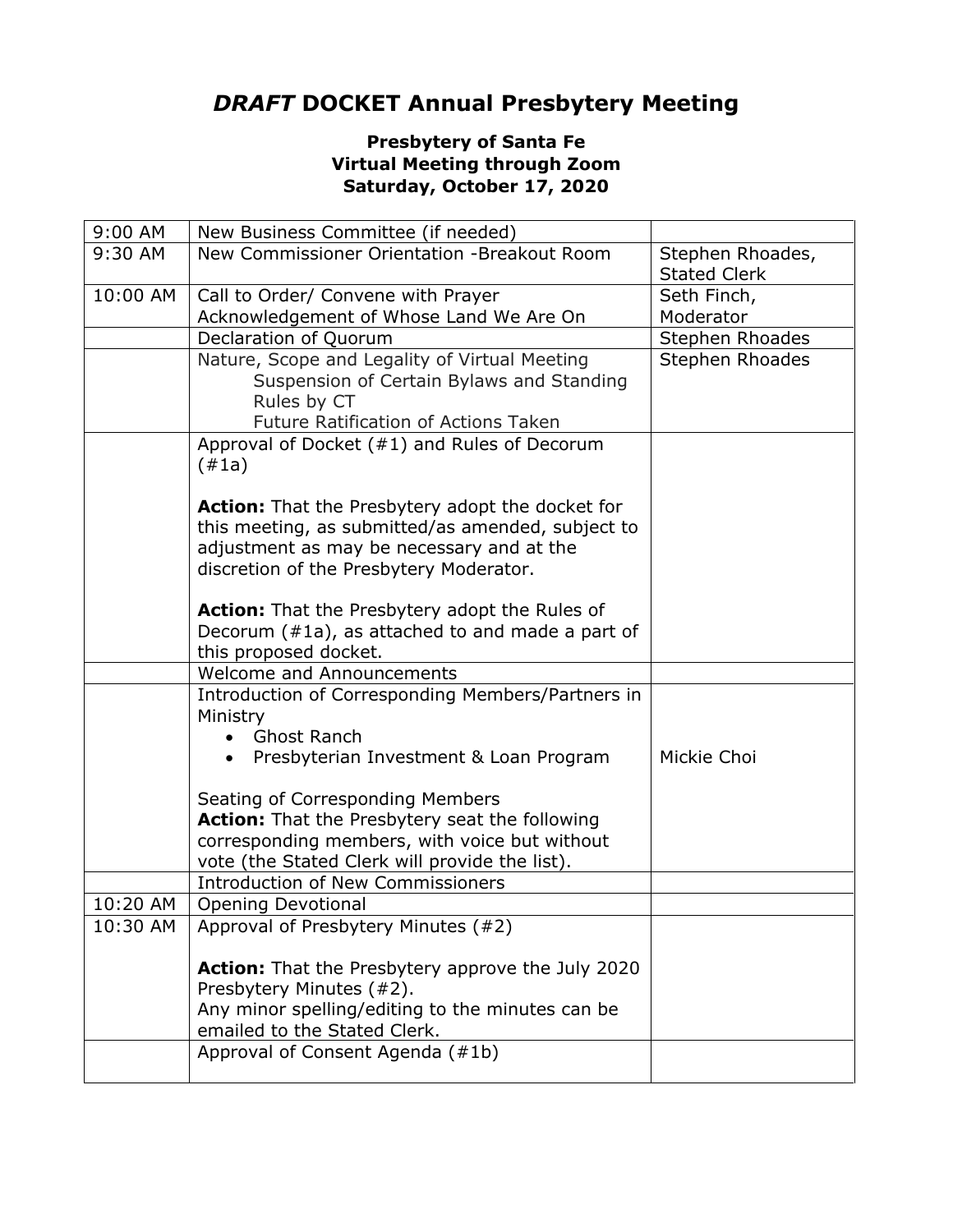|          | <b>Action:</b> That the Presbytery approve the Consent<br>Agenda (Report #1b) as submitted OR as<br>amended.                                                                                                                                                                                                                                                                                                    |                                                       |
|----------|-----------------------------------------------------------------------------------------------------------------------------------------------------------------------------------------------------------------------------------------------------------------------------------------------------------------------------------------------------------------------------------------------------------------|-------------------------------------------------------|
|          | Reports from Committees, Commissions and                                                                                                                                                                                                                                                                                                                                                                        |                                                       |
|          | Officers of the Presbytery:                                                                                                                                                                                                                                                                                                                                                                                     |                                                       |
|          | Report from the Stated Clerk<br>Report on Balance of Ruling Elder<br>Commissioners 2020 (#4b)<br>Receipt of Annual Reports (#AR)<br>Report from Administrative Commission to<br>Raton, First                                                                                                                                                                                                                    | Stephen Rhoades                                       |
|          | Report from the Youth/YAV Coordinator                                                                                                                                                                                                                                                                                                                                                                           | Luke Rembold                                          |
|          | Report from the Commission on Ministry                                                                                                                                                                                                                                                                                                                                                                          | Judy Belvin, David<br>Elton                           |
| 11:00 AM | Faith Sharing                                                                                                                                                                                                                                                                                                                                                                                                   |                                                       |
| 11:05 AM | Small Group Fellowship Breakout Session #1                                                                                                                                                                                                                                                                                                                                                                      |                                                       |
| 11:20 PM | Report from Finance and Property Committee<br>Treasurer's Report (#60, 62)<br>Our Resources Doing Mission -Budget<br>$\bullet$<br>Presentation<br><b>Action:</b> The Presbytery approve the 2021<br>Budget $(\#61)$<br>Report from Coordinating Team<br>Action: That \$10,000 be donated from Santa Fe<br>Presbytery's portion of the Peace & Global Witness<br>Offering to the Synod of the Southwest's Native | Kathy Rhoades<br><b>Bill Belvin</b><br>Nelson Capitan |
|          | American Relief Project, in response to the letter<br>from the Native American Ministries Coordinating<br>Committee                                                                                                                                                                                                                                                                                             |                                                       |
| 12:00 PM | Adjourn for lunch                                                                                                                                                                                                                                                                                                                                                                                               |                                                       |
| 12:30 PM | Announcements, Celebrations, & Concerns                                                                                                                                                                                                                                                                                                                                                                         |                                                       |
| 12:40 PM | Reconvene with Prayer                                                                                                                                                                                                                                                                                                                                                                                           |                                                       |
| 12:45 PM | Reports from Committees, Commissions and<br>Officers of the Presbytery:                                                                                                                                                                                                                                                                                                                                         |                                                       |
|          | Report from Mission Networking Committee                                                                                                                                                                                                                                                                                                                                                                        | <b>Roger Scott Powers</b>                             |
|          | Report from the Review of Presbytery Design Task<br>Force                                                                                                                                                                                                                                                                                                                                                       | Catherine Robinson                                    |
|          | Second Reading of Updated Proposed<br>Revisions to the Standing Rules                                                                                                                                                                                                                                                                                                                                           | Stephen Rhoades                                       |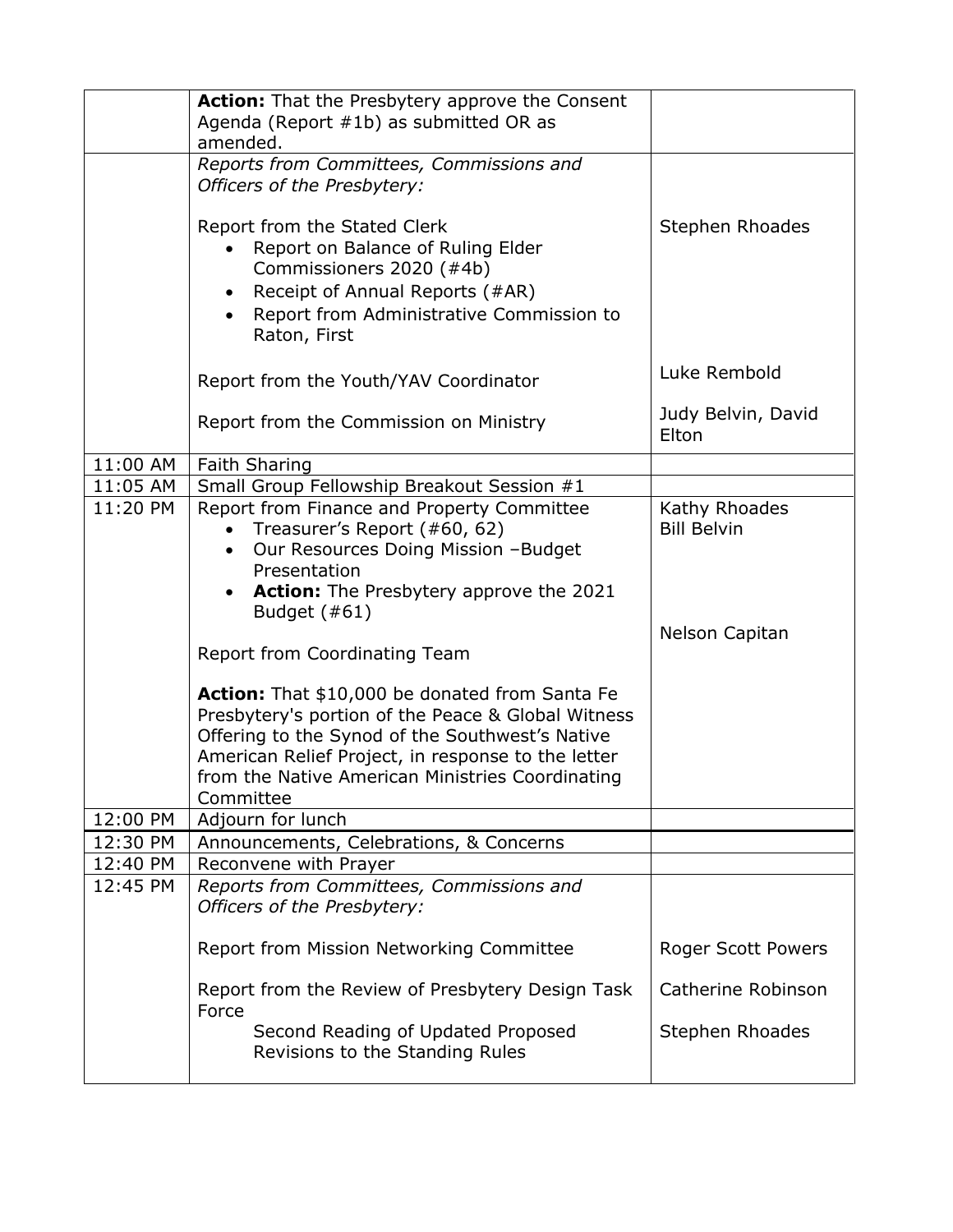|         | Action: The Presbytery votes on the<br>Updated Proposed Revisions to the Standing<br>Rules.                             |                 |
|---------|-------------------------------------------------------------------------------------------------------------------------|-----------------|
| 1:25 PM | <b>Faith Sharing</b>                                                                                                    |                 |
| 1:30 PM | Report from Committee on Representation &<br>Participation<br>Election of Nominees (#14)<br>Representation Report (#15) | Stephanie Urban |
|         | Report from the Moderator                                                                                               | Seth Finch      |
|         | Election of CORP Members & Chair                                                                                        |                 |
| 1:40 PM | Small Group Fellowship Breakout Session #2                                                                              |                 |
| 1:55 PM | <b>Faith Sharing</b>                                                                                                    |                 |
| 2:00 PM | Announcements, Celebrations, and Concerns<br>Break before Worship                                                       |                 |
| 2:30 PM | Closing Worship<br>Lord's Supper<br>Necrology<br><b>Installation of Moderator &amp; Moderator-Elect</b>                 |                 |
|         | Adjournment upon Benediction                                                                                            |                 |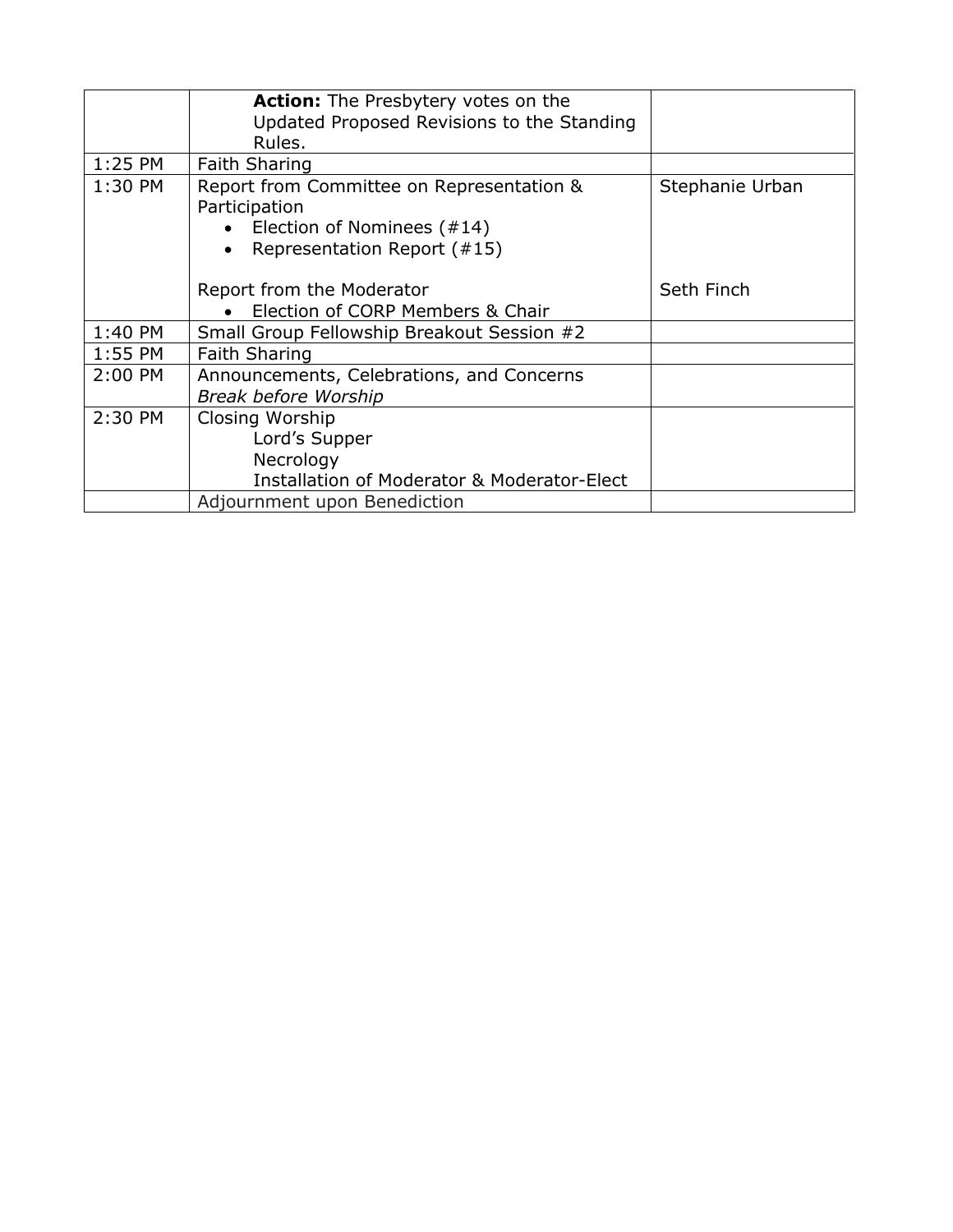#### **Special Zoom Procedures**

**Participation in this meeting requires access to an internet-connected device such as a computer, tablet, or smartphone. This device should also have a microphone and a video camera. Participants can also call in from a landline, but this is not recommended.** 

**If you do not have access to the necessary equipment, please reach out to your church for possible options and assistance. You can also call Tiffany at 505-688-5182 to discuss solutions.**

1. You can name or rename yourself when you enter the meeting. Please name yourself with your title RE (Ruling Elder), (MWS) Minister of Word and Sacrament or CP (Commissioned Pastor). You can then state your name. And finally, state which church you are from. You can edit your name by clicking on the dot menu on your video. So, for example, RE Tiffany Lo-Finch, Covenant ABQ

2. You will be muted upon entering the meeting, but you can ask to be recognized to speak to an issue. Instructions are below. When you are recognized, we will be asked to unmute.

#### **How to raise your hand in Zoom**

- 1. During a meeting, click on the icon labeled "Participants" at the bottom center of your [PC](https://bestbuy.7tiv.net/c/196318/614286/10014?u=https%3A%2F%2Fwww.bestbuy.com%2Fsite%2Flenovo-ideapad-130-15-6-laptop-amd-a9-series-4gb-memory-amd-radeon-r5-128gb-solid-state-drive-black%2F6323661.p%3FskuId%3D6323661&subid2=1591805478505agryasp8i&subId3=xid:fr1591805483230ajc) or [Mac](https://bestbuy.7tiv.net/c/196318/614286/10014?u=https%3A%2F%2Fwww.bestbuy.com%2Fsite%2Fapple-macbook-pro-13-display-with-touch-bar-intel-core-i5-8gb-memory-128gb-ssd-latest-model-space-gray%2F5998700.p%3FskuId%3D5998700&subid2=1591805478505a91uhfifx&subId3=xid:fr1591805483230feg) screen.
- 2. At the bottom of the window on the right side of the screen, click the button labeled "Raise Hand."
- 3. Your digital hand is now raised. Lower it by clicking the same button, now labeled "Lower Hand."

The same method can be used to raise your hand in a Zoom meeting on a mobile device, simply tap "Raise Hand" at the bottom left corner of the screen. The hand icon will turn blue and the text below it will switch to say "Lower Hand" while your hand is raised. If you are joining by phone and wish to speak, please hit \*9. It is important to let Tiffany know if you are joining by phone.

3. Most of the votes will be conducted by polling. The question being voted on will appear on your screen. You will then vote yes, no, or abstain and hit submit. You will be given a certain amount of time to register your vote. Then the results will be shown on your screen. If you are joining by phone, you will be instructed to hit \*9 in order to vote yes (and then followed by a no vote). *Ex-officio and non-voting members should select "Not a voting member" for every vote.*

4. Documents for the meeting will be posted on the [Presbytery website](https://santafepresbytery.org/) under the *Presbytery Meetings* tab. We will also show documents up for discussion during the Zoom meeting. We are not able to provide printed documents for this meeting.